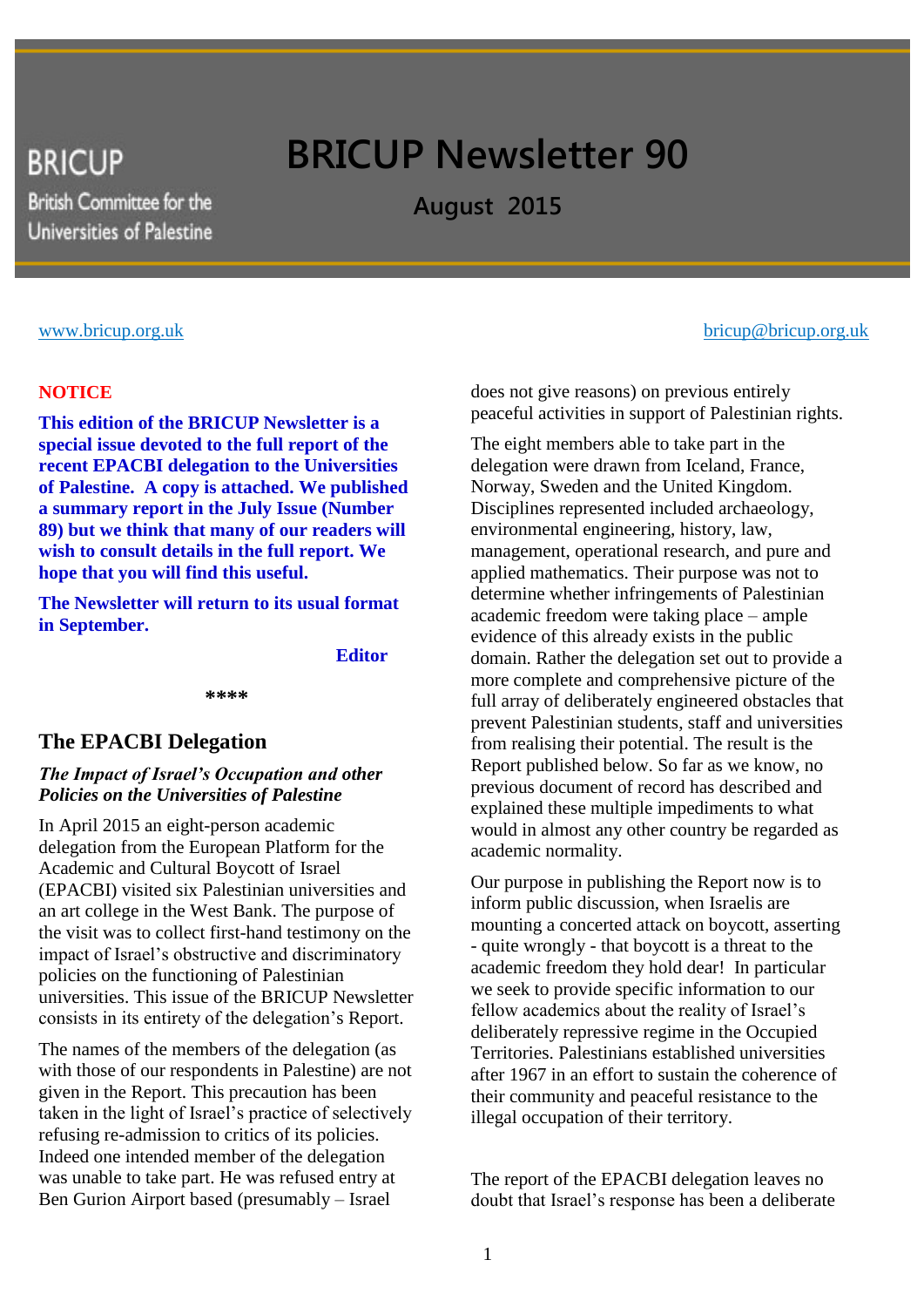policy of stunting the development professional competence and intellectual self-confidence within the Palestinian community, and encouraging the emigration of those who might otherwise become its leaders.

Robert Boyce

Jonathan Rosenhead

**\*\*\*\***

### **The Report: Palestinian Universities under Occupation**



*This Report was prepared by a delegation representing the European Platform for the Academic and Cultural Boycott of Israel (EPACBI) who visited seven Palestinian universities and academies in April 2015. The delegation consisted of 8 academics from 5 countries. The delegation is grateful to the many faculty members and administrators of those institutions who made the visit possible.*

# **Summary of Findings**

The delegation was unable to visit all of Palestine's institutions of higher education, and in particular it was prevented from visiting Gaza's universities by the Israeli blockade. However, it found a consistent pattern across all the universities that it visited, and by their systemic nature it is reasonable to assume that this pattern applies to all of them.

This pattern was of a coherent and multifaceted policy of Israeli interference with the normal functioning of academic life. This interference inhibits free movement of staff and students; reduces academic effectiveness and productivity by the usurpation of staff time through mobility restrictions and imposed bureaucratic obstacles; prevents

effective collaboration and sharing of intellectual resources between Palestinian universities; obstructs international visits to Palestinian universities; substantially prevents the employment of teaching staff from abroad; interrupts the supply of equipment, materials and books; and subjects staff and students to repeated humiliations and indignity.

\*\*\*\*

# **The report**

# **I. Introduction**

Israeli's continuous expansion of settlements in violation of international law and UN resolutions<sup>1</sup> has led to a situation in which the territories under Israeli's occupation, but nominally administered by the Palestinian Authority (PA) in the West Bank and by Hamas in Gaza, represent a mere 10% of Mandatory Palestine.<sup>1</sup> All access to these territories is controlled by Israel. About 4.5 million Palestinians live there, and almost none of them have access to the higher education system in Israel.

The Israeli government maintains nearly 60 colleges and nine universities<sup>2</sup>, four of which, Israelis are proud to point out, figure among the top 300 in the 2014-5 QS World University Rankings. But some are built illegally on Palestinian territory. And all of them contribute directly or indirectly to Israel's military forces which maintain the illegal occupation by providing research and development, professional advice and training of potential recruits.<sup>3</sup> In return, they benefit from the vast subsidies the United States extends to Israel. In the current year the US has provided \$3.1 billion (2.8 billion euros) in direct military aid to Israel: roughly 55 per cent of America's total foreign military funding worldwide and the equivalent of 20 per cent of its current foreign aid budget. Europe is almost equally generous. Several European countries, including Britain, actively promote research partnerships with Israeli academics.<sup>4</sup> Israel is also the sole non-European country to be accorded virtual membership of the European Union, giving Israeli universities direct access to the EU's multi-billion euro research funds and facilitating partnerships with researchers across

1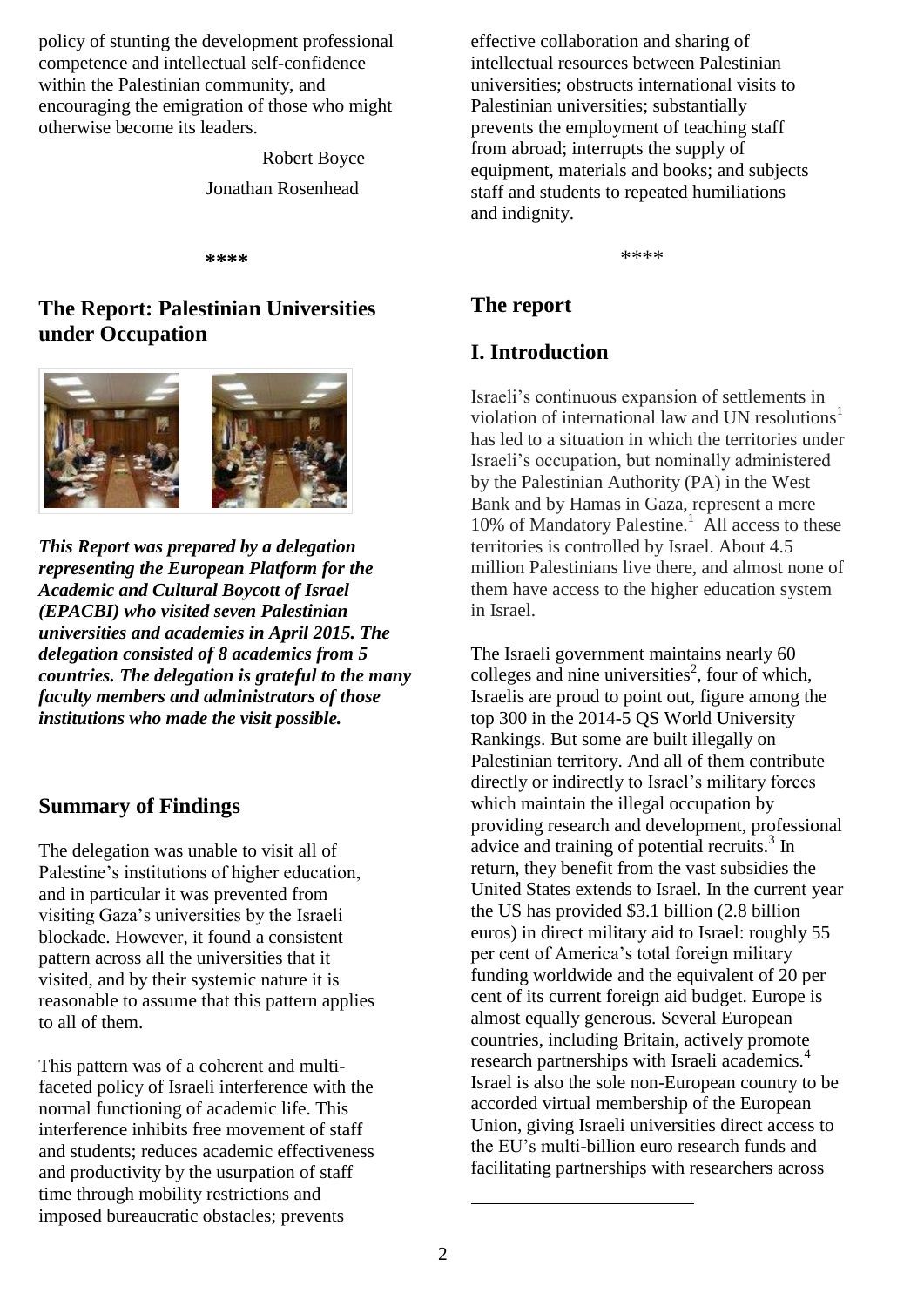the European area.<sup>5</sup> Despite Israel's adoption of neo-liberal economic policies in the early 2000s and reductions in public spending, successive governments have financed a rapid expansion of its higher education system.<sup>6</sup> This reflects general recognition of the universities' contribution to the country's military and economic strength and also to the image it seeks to project as a culturally advanced member of the developed world.

Behind the apartheid wall that divides the land, Palestinian universities endure conditions that could scarcely be more different from those of their Israeli counterparts. The West Bank and Gaza together have 14 universities, an open university for distance learning, 18 university colleges and 20 community colleges. Current student enrolment is 214,000, of which roughly 54 per cent are women and 46 per cent are men.<sup>7</sup> This compares favorably with Israel's tertiary sector where from a larger population enrolment is approximately 307,000 and the gender balance among undergraduates is 56 per cent women and 44 per cent men.<sup>8</sup> The remarkably high participation rate in the most difficult of circumstances no doubt reflects the importance Palestinians attach to the universities (and formal education more generally) for strengthening both their economy and their national identity.

But Palestinian universities struggle to perform these roles with none of the practical advantages of their Israeli counterparts. The most obvious difficulty is a severe and chronic funding shortage. In 2011-12 the Israeli government spent 1.9 billion euros on higher education, a total which has risen in recent years.<sup>9</sup> In 2014-15 the Palestine National Authority distributed a mere 1.8 million euros to the 12 public or state universities in the West Bank. (Information on support for the universities in Gaza is not available, but suffice it to note that at the time of writing public servants there have not been paid their salaries for many months.<sup>10</sup>) This pittance is only modestly supplemented by aid from foreign sources. The World Bank estimates total aid to Palestine in 2012 at just over 1.8 billion euros, but other organisations put the total lower. In any case, most of these funds were earmarked for humanitarian assistance and reconstruction of the damage wreaked on Gaza by Israel's assault in 2008- 09. Little of it reached Palestinian universities.

In addition to chronic under-funding, the universities face the same malevolent policy that Israeli governments apply to the West Bank and Gaza in general, of dedevelopment, demoralization and depopulation.<sup>11</sup> Evidence of this policy was provided by the Israeli assaults on Gaza both in 2008-09 (Operation Cast Lead) and in summer 2014 (Operation Protective Edge). According to a UN investigation, the first of these assaults left 220 kindergartens and schools partly or wholly destroyed; the Islamic University was deliberately targeted and other universities were also damaged.<sup>12</sup> Preliminary reports indicate that the second assault destroyed another 22 schools from the already depleted stock.<sup>13</sup>

Less well known is the pattern of subversion that characterizes Israel's approach to Palestinian universities in the Occupied West Bank. Many of the universities were established after the Israeli occupation of the West Bank and Gaza in 1967 as a means of resisting Israel's comprehensive efforts to obliterate Palestinian culture and national identity. After the first Intifada began in December 1987, Israeli forces closed all Palestinian universities for four years. The signing of the Oslo accords in 1993 raised hopes that they would once again be permitted to function unhindered. But the accords have proved to be a chimera as much for the universities as for Palestinian society as a whole. This Report briefly enumerates ways in which Israel obstructs and subverts the operation of the universities, and the consequences of these policies and practices for Palestinian higher education.

# **II. The pattern of Israeli obstruction and subversion of Palestinian higher education**

# *1. Obstacles to travel within the Occupied Palestinian Territories (OPT)*

Distances between towns in the OPT should make it possible to travel by coach from Jerusalem to any of the 14 Palestinian universities in less than three hours and to most within an hour. The practical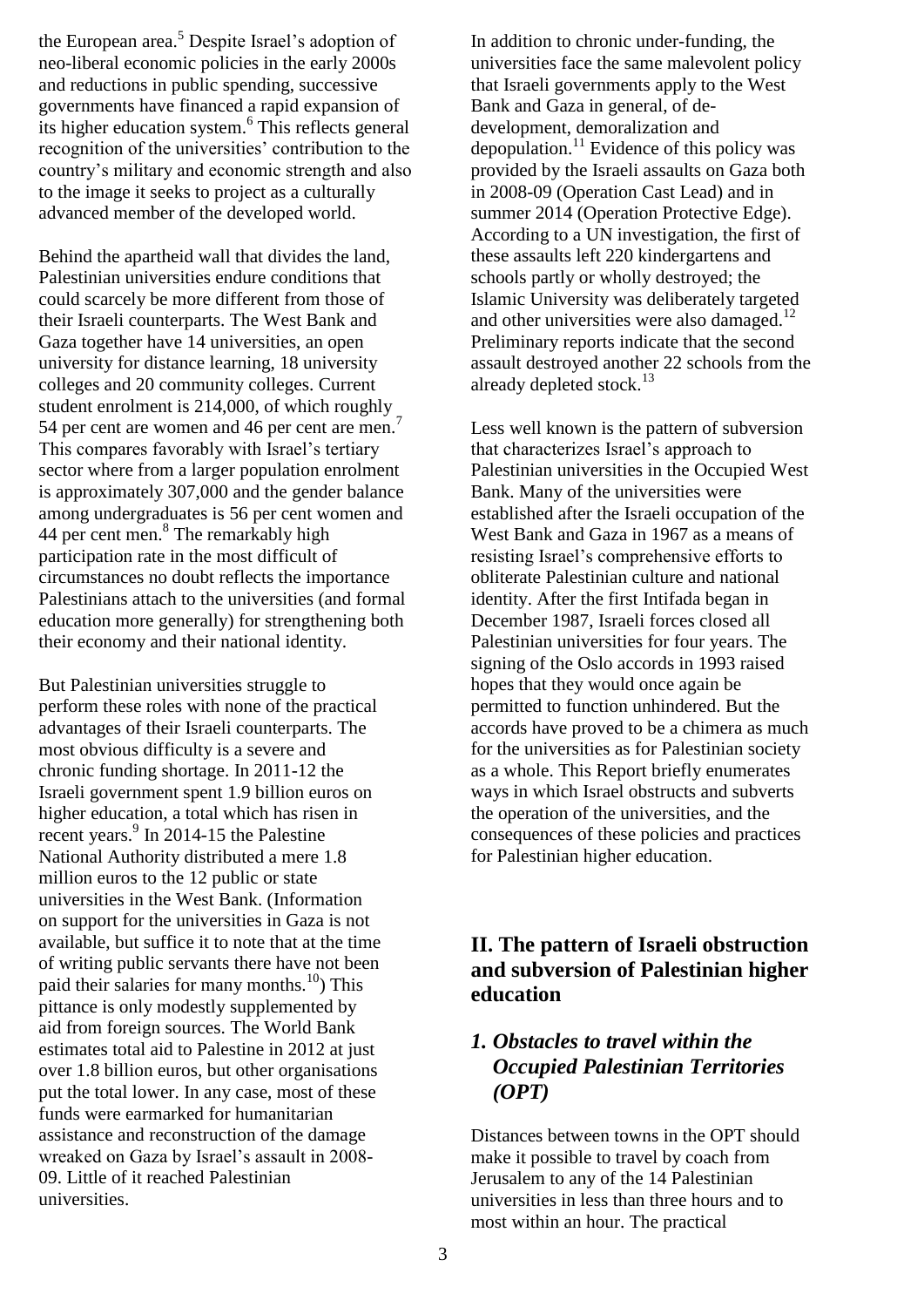experience, however, is quite different. Israeli occupation authorities have blockaded Gaza since 2007, and in particular have barred all movement of faculty and students between Gaza and the Occupied West Bank.

Within the Occupied West Bank travel is possible but completely unpredictable, as a result of deliberate Israeli policy. At the permanent checkpoints erected between the main towns, Palestinian travelers normally must dismount from the coach and wait for security clearance, which may take only 15 minutes but more often half an hour and sometimes much longer. Travel is also frequently further disrupted by temporary checkpoints and unmanned barriers or simply for the convenience of Israeli settlers. Thus during a single week in April over fifty Palestinian villages were sealed off by Israeli security forces. In addition, travel between Ramallah, the administrative capital of the OPT, and Nablus, home of An-Najah, the largest university in the West Bank, was halted for most of one day so that a marathon run for residents of illegal settlements could take place. And in a separate incident travel in and out of Nablus was halted to facilitate the visit of settlers to the Joseph's Tomb site. Perversely, much of the public transport in the Occupied West Bank is suspended on Israeli national holidays.

Besides the unpredictability of travel, Palestinians must expect humiliating treatment at checkpoints. The president of Bethlehem University reported a fourth year student's response to the question, 'what is the strongest impression you will take from your years here?' as follows: 'the daily anxiety coming up to the checkpoint and worrying about what would happen. Will I be waved through? Will the soldiers come onto the bus? Will I be made to get out of the bus? Will I be stood for hours in the sun? Will I be interrogated? Will I be strip-searched?'

The consequences of these obstacles for Palestinian universities can scarcely be exaggerated. In the first place, the faculty, students and administration who comprise the university community must allow several hours to complete even the shortest journey. The result for most Palestinian universities is that the day does not begin before 9 or 10 am and stops at 5 or even 4 pm. Compared with

European universities, where activity on campus commonly begins by 9 am and continues late into the evening, this constitutes a loss of at least 20 per cent in the working day.

Second, obstacles to travel impose a substantial extra cost on faculty, administrators and especially students. The only guarantee of timely arrival at class is to purchase or rent accommodation near their university, in order to avoid the deliberately imposed uncertainties of travel. This is an effective tax on many students whose parental homes are not many kilometers away but dare not risk the vagaries of what otherwise would be a short daily commute. Third, obstacles to travel discourage collaborative activity between the universities. In earlier years the universities sought to share expertise through academic visits and exchanges. But an academic visiting a neighboring university which should be just half an hour away to give a one-hour lecture must allow a whole day to complete the round trip journey. As a result visits or exchanges of this kind are now uncommon. The practical effect is to isolate the universities from one another and diminish the quality of academic life.

Fourth, the extra time or cost imposed by obstacles to travel and the frequently abusive treatment received at the hands of the Israeli border police have discouraged West Bank students from attending universities outside their home towns or regions. This makes it more difficult for universities to become centres of excellence or to serve an integrative function in Palestine society. Instead, each university must replicate all the basic teaching functions and limit its ambitions merely to its own locale.

### *2. Obstacles to travel into and out of the Occupied Palestinian Territories (OPT)*

For universities to function effectively, faculty must be free to travel abroad to attend conferences, undertake research, upgrade their qualifications and maintain contacts with scholars abroad. To ensure the circulation of knowledge, they must also be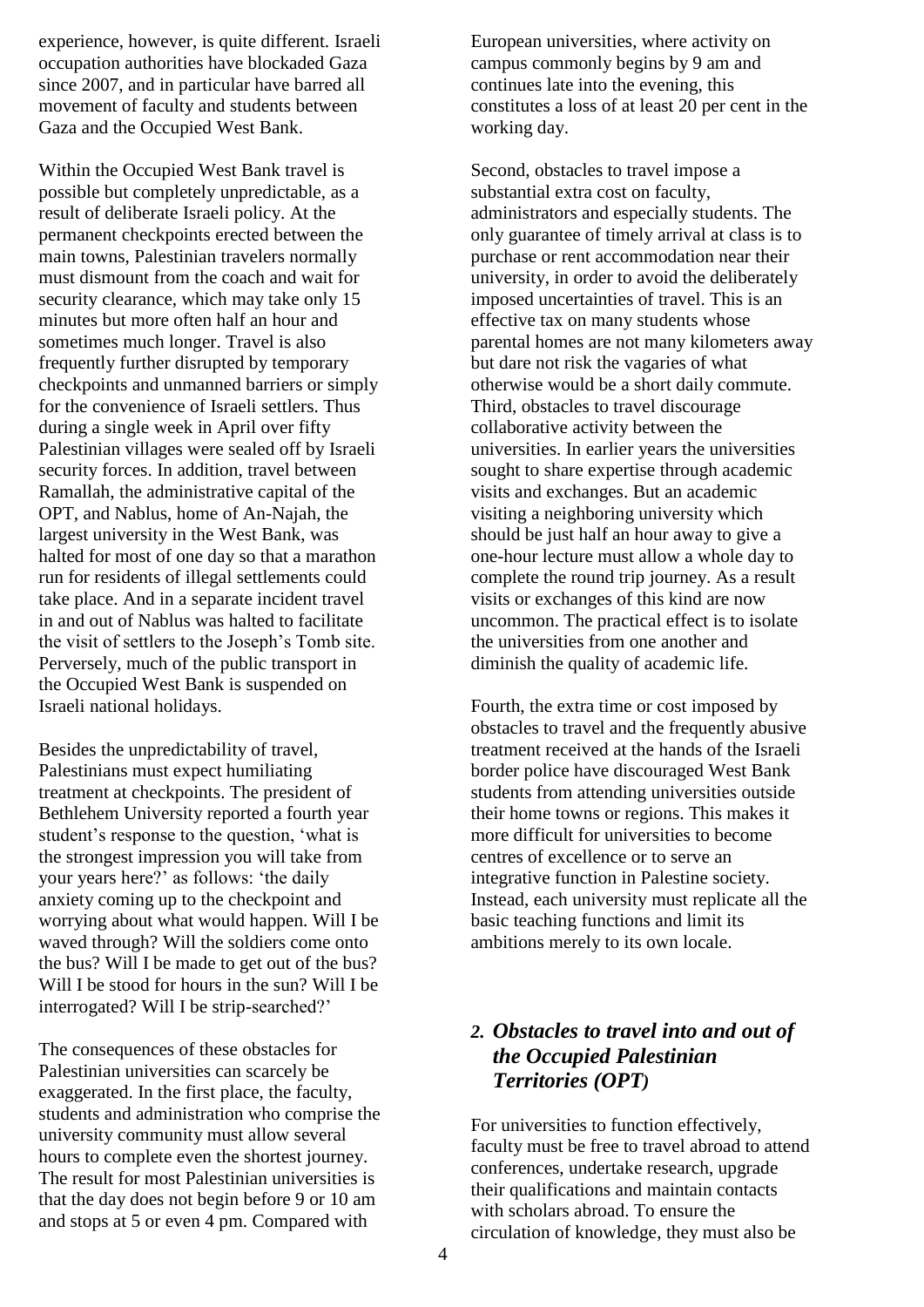able to receive visits from foreign academics and scholars and enable their students to participate in exchanges. Palestinian universities report that Israel systematically obstructs all such activities.

Palestinian faculty, administrators and students, aside from the small minority with Jerusalem residence permits, have only one point of exit or entry: across the Allenby Bridge linking Palestine with Jordan. Because of Palestine's ambiguous legal status, Palestinians often require a visa to visit foreign countries. But obtaining visas is problematic because issuing offices are commonly located in Israel which most Palestinians require a special permit to visit. In addition to the difficulty of obtaining visas and the internal obstacles to travel described in the previous section, Palestinian academics repeatedly told us that they are frequently held up at the Allenby Bridge, for periods as long as 8 hours. Refusals of permission to leave, always without explanation, are not uncommon. For other intending travelers permission to leave may be made conditional on signing a statement confirming that they will not return for up to five years: the equivalent to a deportation order.

Many obstacles are placed in the way of academics (often though not exclusively members of the Palestinian diaspora, including those from the United States and Canada) who receive invitations to work at Palestinian universities. Resident status will not be granted, and anyone stating on arrival to Israel that they are to there to take up a post at a Palestinian university will be refused entry. The only possibility of being admitted is to enter as a tourist, which is normally limited to a 3-month stay. The necessity of misrepresenting their status in the OPT leaves them constantly vulnerable to expulsion, while the three-month limit has other effects on their ability to contribute academically, especially to taught courses. The president of one Palestinian university who has not been allowed resident status reports that he possesses a multi-entry visa to the OPT issued by Israel, but at the Allenby Bridge Israeli officials regularly assert that the visa has expired, threaten to turn him back, and involve him in delays that range from half an hour to half a day.

The consequences for Palestinian universities of these obstacles to international travel are comparable to those of the internal obstacles to travel. In the first place, the extra time required is very considerable. Faculty seeking to attend even the briefest event abroad must allow an additional day to be sure of reaching their destination and a further day to return home. Second, it imposes substantial additional costs, not least because the likelihood of delays or refusals means that air tickets cannot be booked in advance. Third, it discourages travel, leaving faculty, administrators and students isolated from the international community and less able to pursue research. Fourth, it seriously damages morale.

## 3. *Israeli obstruction of foreign visitors to Palestinian universities*

The obstructions already described apply to all foreign academic visitors, not just those wishing to work at Palestinian universities, and to students also. Intending visitors are frequently held up or refused entry by Israeli authorities. For example, Israeli authorities refused permission for five of the 75 foreign participants to attend the first world conference of Palestinian academics at An-Najah University in 2014, and granted permission to three or four others, including keynote speakers, only on the last day of the conference when it was too late to be of any value. Al-Quds University reports that a professor of law at Harvard University who recently sought to visit the university was interrogated at Ben Gurion airport (Tel Aviv) for fourteen hours before being permitted to proceed. Birzeit University reports that the South African Higher Education Minister Blade Nzimande and three prominent South African academics were refused permission to visit the university in April 2015.

Foreign academics invited to teach a one-semester course and foreign students intending to study for a semester at any of the Palestinian universities are routinely granted only a three-month tourist visa. Palestinian universities, like most European universities, operate on a system of three fourmonth semesters. The visas therefore do not allow visitors to stay for a whole semester. And applications for renewal of visas are a lottery, so course planning may be thrown into disarray at short notice by opaque and unaccountable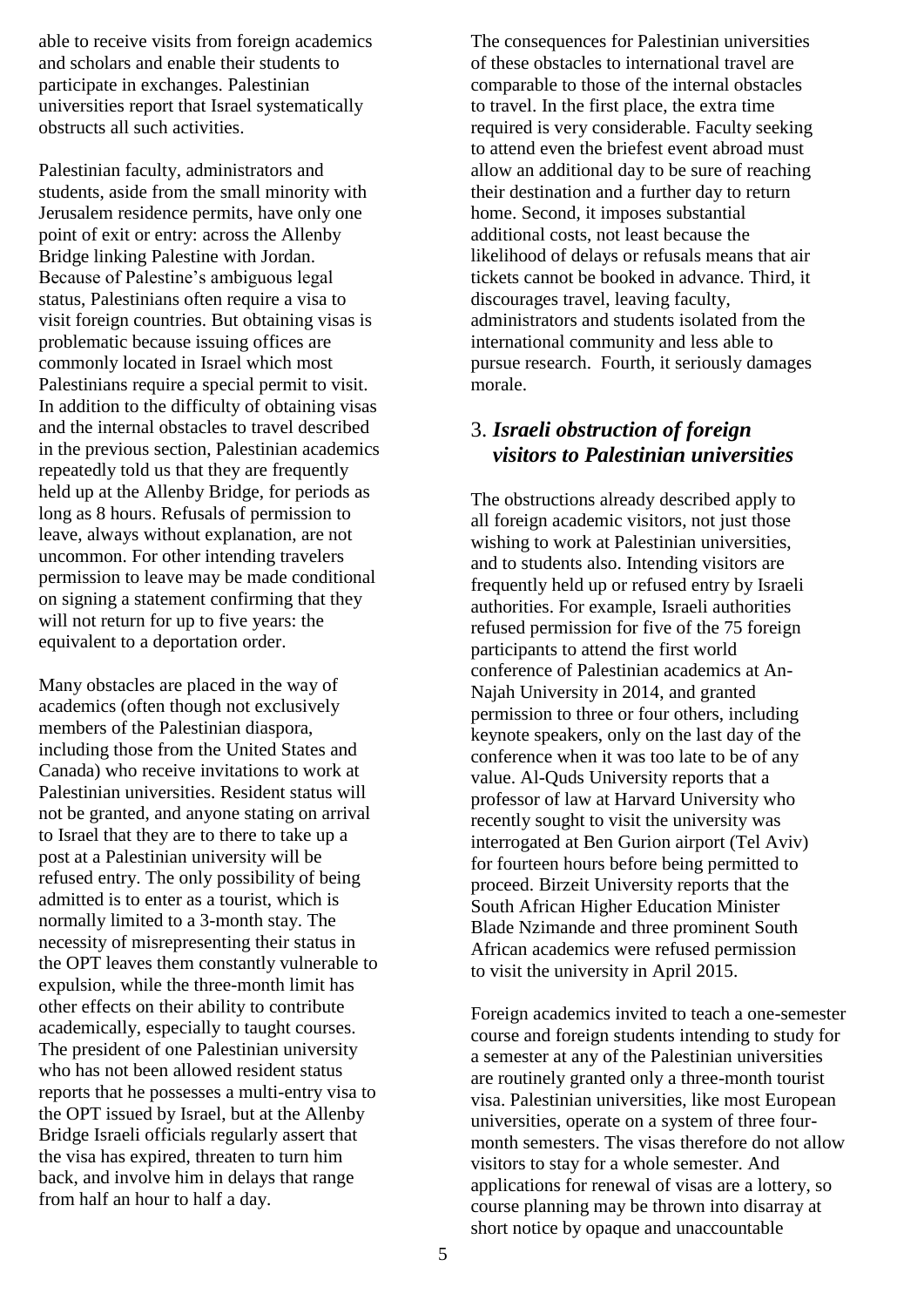bureaucratic decisions. The universities report that many foreign academics and students are discouraged from attempting to visit on account of the obstacles put in their way.

The consequences of this obstruction are obvious. In the first place, Palestinian university administrators confront endless logistical problems in their efforts to secure the passage of visitors through Israeli barriers. According to a senior administrator at Al-Quds University, 30 percent of his time is devoted to problems of this sort. Second, teaching and learning are disrupted by premature departures or undermined by the failure of visiting academics or students to reach the campus. Third, the universities are isolated from the international community, and fourth these difficulties frustrate and demoralise faculty and students.

# *4. Obstacles to the import of books, equipment and materials*

Obstacles to the movement of people are the most common cause for complaint in Palestinian universities. But only somewhat less frustrating are the obstacles Israel places in the way of importing books, equipment and materials. Certain types of machinery and supplies, in particular electronic equipment and chemicals, are banned outright by Israel who claim they might be used for terrorist purposes. But Israeli authorities routinely hold up practically all types of machinery and supplies for weeks, months or even years before allowing them to be delivered to the universities. This has created difficulties especially for research and teaching pure and applied sciences. The delegation heard of cases where academics who received a one-year grant to undertake a research project were unable to carry it out because the necessary materials did not arrive during their 12 month appointment. But the problem is not restricted to these academic disciplines. The director of an art academy complained of serious delays in the import of works of art and art books.

# *5. Arbitrary arrest and detention of Palestinian academics*

Imad al-Barghouthi, a professor of astrophysics at Al-Quds University, was

attempting to travel to a congress of the Arab Association of Astronomy and Space Sciences at Sharjah University in the United Arab Emirates on 6 December 2014 when he was arrested at the checkpoint to Jordan and held in administrative detention without indictment or trial. He was only released nearly seven weeks later, after his detention was publicized within the international scientific community.<sup>14</sup> In October 2014 Israel was holding over 470 Palestinians in administrative detention, bureaucratic terminology which translates into imprisonment without either trial or any statement of the grounds for detention. According to B'Tselem, the Israeli Information Center for Human Rights in the Occupied Territories, Israel violates international law in its grossly excessive use of administrative detention. Palestinian university administrators estimate that among the nearly five hundred detainees 40 were academics from the West Bank and 60 from Gaza.

The consequences of this practice for Palestinian universities are self-evident. But it is not only faculty who are targeted: students are also frequently detained without charge or trial. In fact, this is so common that several universities have developed special programs for the education of detained students.

# 6. *The special case of Al-Quds University*

Al-Quds University operates on five campuses of which three are in or near the city of Jerusalem on the Israeli side of the apartheid wall and two, including the main campus, are in Area B on the Palestinian side. This exposes the University to exceptional pressures from Israel which claims Jerusalem as its capital and uses every excuse to expel Palestinian residents. Not least because of the difficulties facing the Palestinian population of Jerusalem (Arabic name: Al-Quds) the University seeks to maintain and expand its public role in the old city. Israel has responded in a number of deeply hostile ways. It has refused to recognize the charitable status of the University's operations in Jerusalem, and repeatedly sued the University for carrying on unauthorized educational activities in the City. In the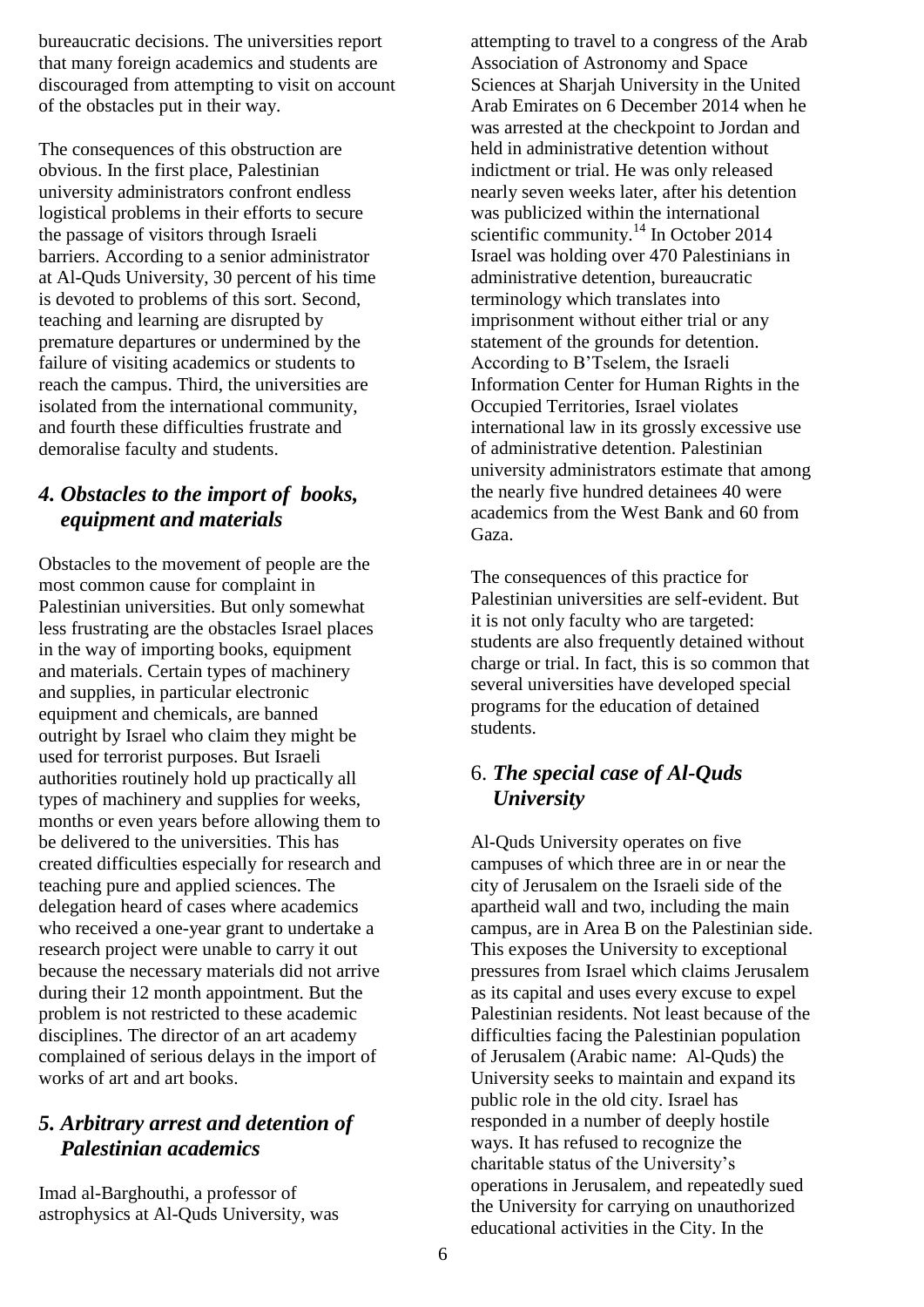spring of 2015 it issued a demand for NIS 24 million (5.7 million euros) and seized some of the University's property in Jerusalem including the president's office and contents. It has also refused to recognize the qualifications of the University's graduates. Teachers with a bachelor's degree from Al-Quds University and resident status in Israel are paid there at the same rate as teachers with only a secondary school diploma. Medical doctors with an Al-Quds degree have not been permitted to practice on the Israeli side of the apartheid wall. A recent decision of the Israel Supreme Court enabled Al-Quds medical graduates to sit the Israeli professional examination this year. But it remains unclear whether the court's decision will be accepted as a precedent in future years.

Al-Quds' main campus at Abu Dis lies just outside Jerusalem and in clear view of the city. Nevertheless a high proportion of the University community do not have resident status in the city which lies out of bounds to them. The president of the University, Dr Imad Abu Kishek, is not permitted to visit Jerusalem or Israel. Israeli action is not limited to bureaucratic obstruction. A camera mounted high above the apartheid wall which runs barely a hundred meters from the main gate constantly monitors the Abu Dis campus. Army units regularly restrict access by erecting a checkpoint immediately outside the main gate, and appear to do so more frequently during examination time. Nor do they stop at the gate. In 2013 alone Army units invaded the campus no less than 26 times, injuring over 1700 students and staff. Bullet holes sprayed across the glass entrance to the medical school are evident from an incursion in the spring of 2015. Israeli forces recently destroyed the nearby family home of the head of the Al-Quds music department for reasons which remain obscure.

One of the most highly regarded components of Al-Quds University is its Institute of Archaeology. While other Palestinian universities are running down their archaeology departments, the Institute has been expanding. Currently it oversees excavations at three sites, at Ramallah, Beit Sahur and Sebast near Nablus. Israel however has refused it permission to excavate in Area C of the Occupied Territories, where some 60

per cent of the West Bank's archaeology sites are located. Of the roughly 8,000 sites and features identified in the Occupied Territories, Israeli archaeologists have excavated or surveyed 1,200 without permitting Palestinians access to the sites or the accumulated finds. Members of the Institute are unable to teach the archaeology of Jerusalem since neither they nor their students are permitted to visit the city. They also doubt the probity of Israeli archaeological activity, much of which appears to be driven by a desire to find proof of Biblical claims about early Jewish civilization. Their rigid exclusion from sites in the Occupied Territories (to say nothing of 1948 Israel) has provoked suspicion that finds may be moved from one site to another to strengthen Jewish historical claims to the territory, and that evidence of other civilizations is being destroyed.

# *7. The impact of the Gaza blockade on Palestinian universities*

Until Hamas took over sole control of Gaza in June 2007, several thousand students from Gaza attended universities in the West Bank. Israel's subsequent blockade of Gaza brought an immediate halt to practically all student movement into or out of Gaza. This was especially unfortunate for several categories of students. Gaza students who had begun their studies in the West Bank but were in Gaza when the blockade was imposed were unable to return to complete their degrees; others in the West Bank were unable to return home in case they were not permitted to leave again. Students at the center operated in Gaza by the Al-Quds Medical School are required to complete their degree at Abu Dis, but since 2007 they have been unable to do so. Israel justifies its eight-year long blockade of Gaza on security grounds. But there can be no justification for denying *en bloc* permission for Gaza academics and students to teach or study in the West Bank. This is a denial of their human rights which gravely damages the welfare of Gaza and weakens all the universities of Palestine.

#### **III. Recommendations**

The Recommendations which follow are addressed to academics and other concerned individuals; academic institutions and trade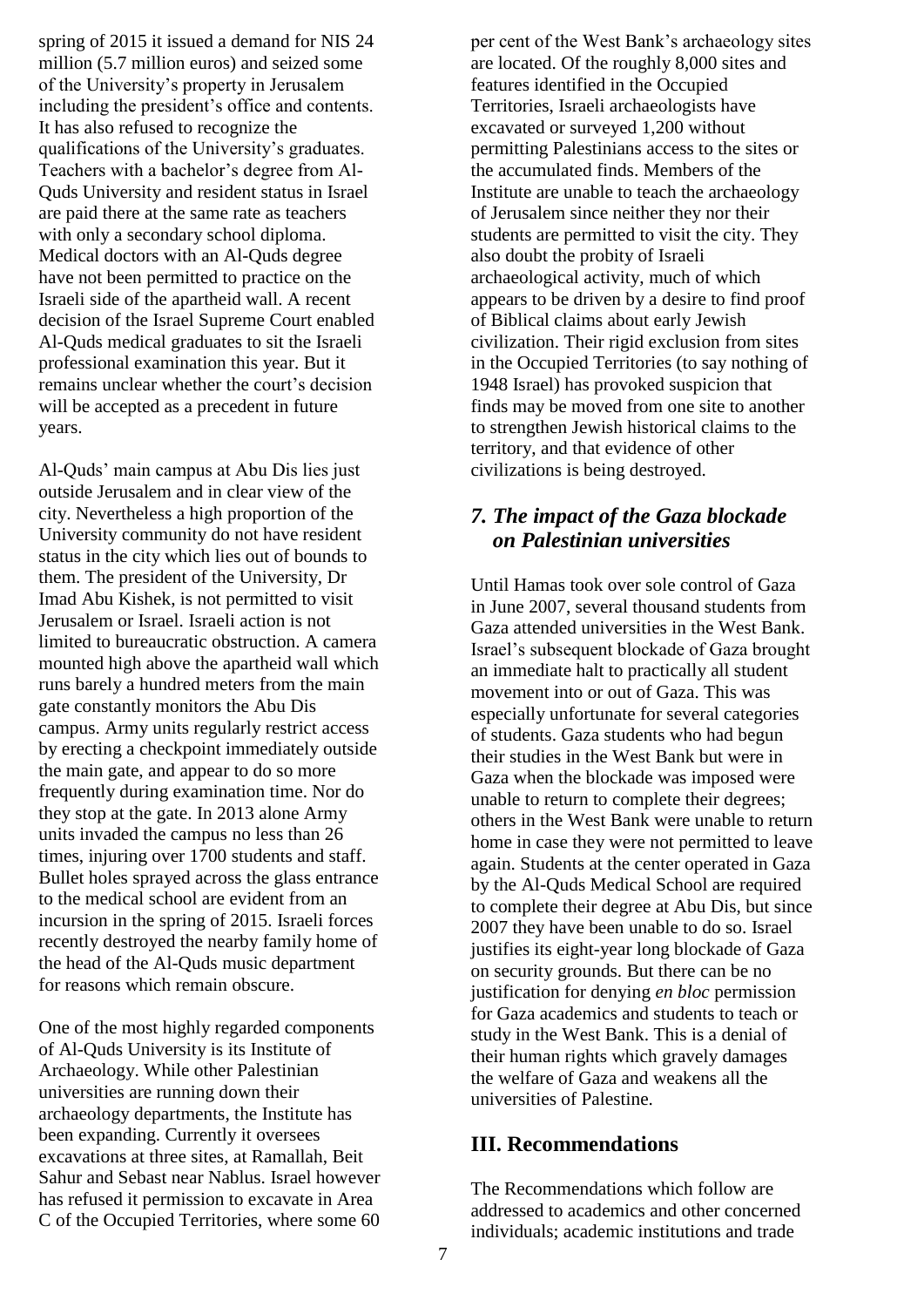unions; human rights and other nongovernmental organisations; and indeed to civil society in general, across Europe and beyond.

#### **Recommendation 1:** *Assist the universities of Palestine by promoting exchanges, partnerships and visits*

Palestinian universities are extremely isolated and constantly appeal for assistance to enable their faculty to travel and collaborate with counterparts abroad, for their students to study abroad, and to receive visiting faculty and exchange students. Actions of this kind will, however, unfortunately in no way discourage Israel from continuing and intensifying its policy of academic blockade. Therefore action is also required at other levels

#### **Recommendation 2:** *Pressure on European governments and the Commission of the European Union*

These bodies need to accept their share of responsibility for the lamentable situation that the delegation observed, and take remedial steps to redress decades of discrimination. For many years the EU and individual European countries have treated Israel as a privileged partner while doing almost nothing to assist Palestine. The restrictive approach to issuing visas to Palestinian academic visitors, and where appropriate to their families as well, should be ended. Governments should make it a priority to make funds generously available to support academic partnerships and exchanges of faculty and students with Palestine.

#### **Recommendation 3:** *Apply direct pressure on Israel by supporting the boycott of Israeli universities.*

It is regrettable that the recent historical record confirms that Western governments generally act on an issue of ethical importance only when civil society mobilizes in its support. Ending South Africa's apartheid policy was one such issue on which civil society led and governments belatedly followed. Israel's 48-year-long illegal occupation of the West Bank and Gaza and the subversion of Palestinian universities is a similar, albeit not identical, issue. As Palestinian university

administrators and faculty repeatedly point out, Israeli universities have benefitted hugely from the largesse of Western governments without making the slightest effort to support their Palestinian counterparts or demonstrate solidarity with them. The only organized attempt to encourage solidarity among Israeli academics for their Palestinian counterparts proved to be a fiasco. In March 2008 a small group of prominent Israeli academics circulated a petition in support of the principle of unhindered access to higher education for Palestinian residents of the Occupied Territories. Their petition reads:

> We, past and present members of academic staff of Israeli universities, express great concern regarding the ongoing deterioration of the system of higher education in the West Bank and the Gaza Strip. We protest against the policy of our government which is causing restrictions of freedom of movement, study and instruction, and we call upon the government to allow students and lecturers free access to all the campuses in the Territories, and to allow lecturers and students who hold foreign passports to teach and study without being threatened with withdrawal of residence visas. To leave the situation as it is will cause serious harm to freedom of movement, study and instruction – harm to the foundation of academic freedom, to which we are committed.

Of the roughly 8,500 senior and junior faculty who received the email inviting them to sign the petition, a total of 407 – less than 5 per cent – agreed to do so.<sup>15</sup> Indications are that even fewer Israeli academics would sign a similar petition today.

The boycott calls on supporters to refuse collaboration with Israeli universities, whether as visiting lecturers, researchers, examiners or referees. It is not aimed at individual Israeli academics or researchers whose freedom to travel, lecture and collaborate in research is unaffected. It therefore does not hinder dialogue or free speech. $16$ 

# *In Conclusion*

Israelis are inordinately proud of their universities for their advanced work in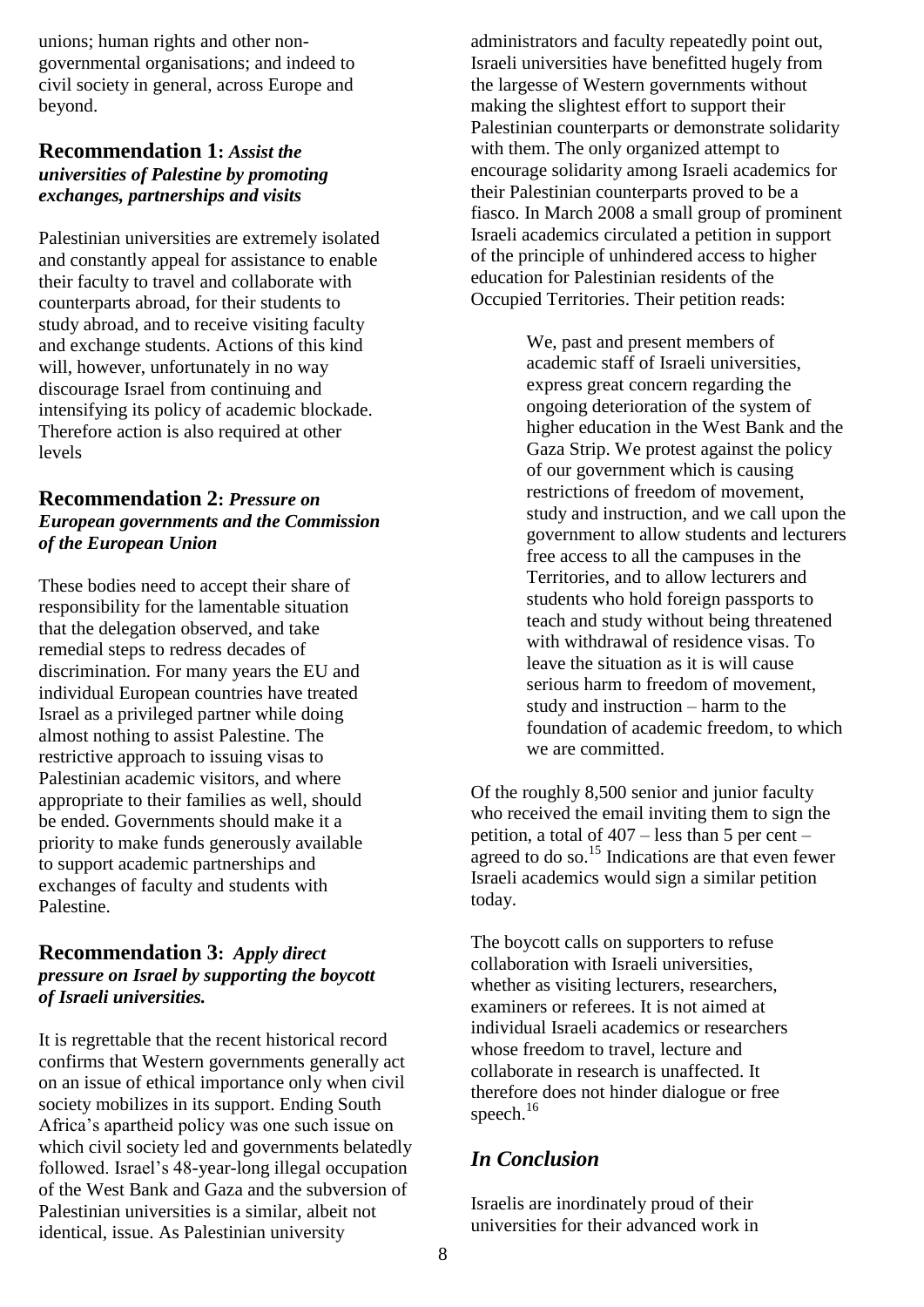science and technology, their Nobel prizes and world rankings. But Israelis cannot have it both ways: claiming membership in the democratic world while pursuing violent policies of ethnic cleansing and undermining Palestinian higher education. The authors of this Report are convinced that academic boycott is the most effective, non-violent way for Western civil society to confront Israelis with the need to choose.

#### *To learn more about the academic boycott, contact a national affiliate of EPACBI:*

The British Committee for the Universities of Palestine (BRICUP)

Association des Universitaires pour le Respect du Droit International en Palestine, France (AURDIP)

Akademisk og Kulturell Boikott av Staten Israel, Norway (AKULBI)

Academic and Cultural Boycott of Israel, Sweden (PSABI)

Belgian Academic and Cultural Boycott of Israel (BACBI)

BDS academico por Palestina

**\*\*\*\***

# **BRICUP Notices**

#### **BRICUP** is the **British Committee for the Universities of Palestine.**

We are always willing to help provide speakers for meetings. All such requests and any comments or suggestions concerning this Newsletter are welcome.

Email them to: [newsletter@bricup.org.uk](mailto:newsletter@bricup.org.uk) 

#### **Financial support for BRICUP**

BRICUP needs your financial support.

Arranging meetings and lobbying activities are expensive. We need funds to support visiting speakers, book rooms for public meetings, print leaflets and pay the whole range of expenses that a busy campaign demands.

Please do consider making a donation .

One-off donations may be made by sending a cheque to the Treasurer, at BRICUP, BM BRICUP, London, WC1N 3XX, UK or by making a bank transfer to BRICUP at Sort Code 08-92-99 Account Number 65156591 IBAN = GB20 CPBK 0892 9965 1565 91  $BIC = CPBK GB22$ If you use the direct funds transfer mechanism please confirm the transaction by sending an explanatory email to [treasurer@bricup.org.uk](mailto:treasurer@bricup.org.uk) More details can be obtained at the same address. Like all organisations, while we welcome one-off donations, we can plan our work much better if people pledge regular payments by standing order.

You can **download** a standing order form here.

\*\*\*\*

#### **Notes**

1

1 The territory directly controlled by Israel includes East Jerusalem, Area C of the Occupied Palestinian Territories and other land illegally settled in the West Bank as well as 1948 Israel, but excludes the Golan Heights, illegally seized from Syria. Source, [Israel](https://en.wikipedia.org/wiki/Geography_of_Israel)  [Central Bureau of Statistics.](https://en.wikipedia.org/wiki/Geography_of_Israel)

<sup>2</sup> In addition to the eight universities listed on official Israeli English-language websites, Ariel College, located in an illegal settlement, was elevated to university status in December 2012.

<sup>3</sup> Uri Yacobi Keller, 'Academic Boycott of Israel and the Complicity of Israeli Academic Institutions in Occupation of Palestinian Territories', Alternative Information Center, № 23-24, October 2009

<sup>4</sup> The main British initiative is known as the Britain Israel Research and Academic Exchange Partnership or BIRAX, which is comanaged by the British Council.

<sup>5</sup> On Israel's virtual EU membership, see David Cronin, Europe's Alliance with Israel: Aiding the Occupation (London: Pluto Press, 2010)